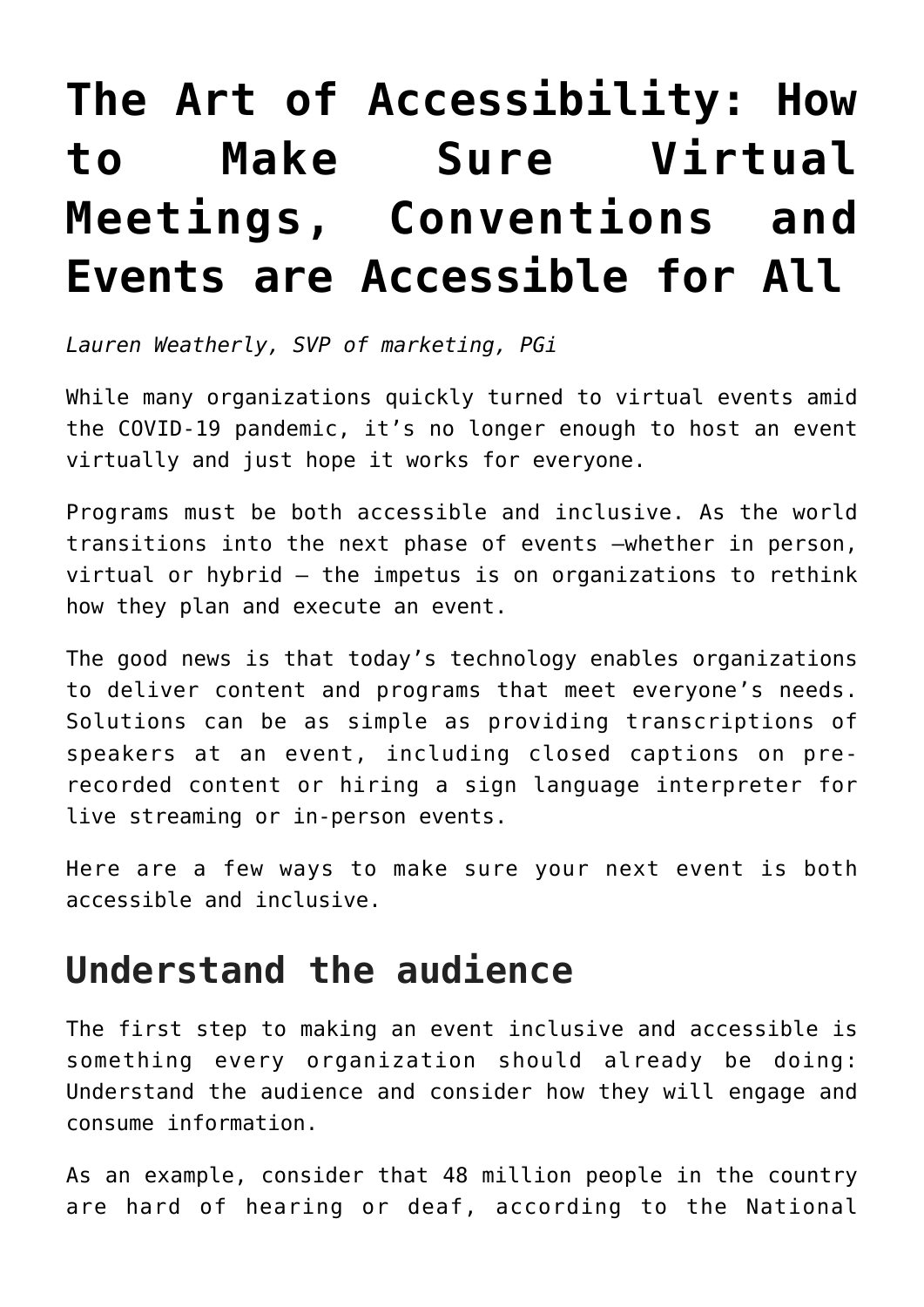Association of the Deaf (NAD). Meanwhile, [according](https://www.cdc.gov/visionhealth/basics/ced/fastfacts.htm) to the CDC, about 12 million people 40 years and older have a vision impairment, including one million people who are blind.

A "standard" event with basic audio and video may not work for every attendee. That means the planning phase must evaluate the audience's needs and consider everything from the lighting to the audio. The goal is to make sure an event is clear and understandable for everyone, for in-person, virtual and hybrid events.

Consider incorporating questions about accessibility needs into the registration. An in-person or hybrid event should evaluate on-site signage and how attendees navigate a location, with an eye toward possible ways to improve.

## **Consider tailoring content**

Creating content or prerecording segments in advance is a great way to make sure an event goes off without a hitch. Doing so also allows organizations to tailor content to the audience.

Thanks to technology, events are no longer bound by a onesize-fits-all mentality. They can – and should – include different tracks that attendees can select based on their interests. The same holds true for attendees who may have additional needs.

Organizations taking this approach should consider translating the content into different languages. Audiences want to engage with content, and the less they have to work to do so, the more accessible it becomes to a larger audience, and a higher value can be placed upon it.